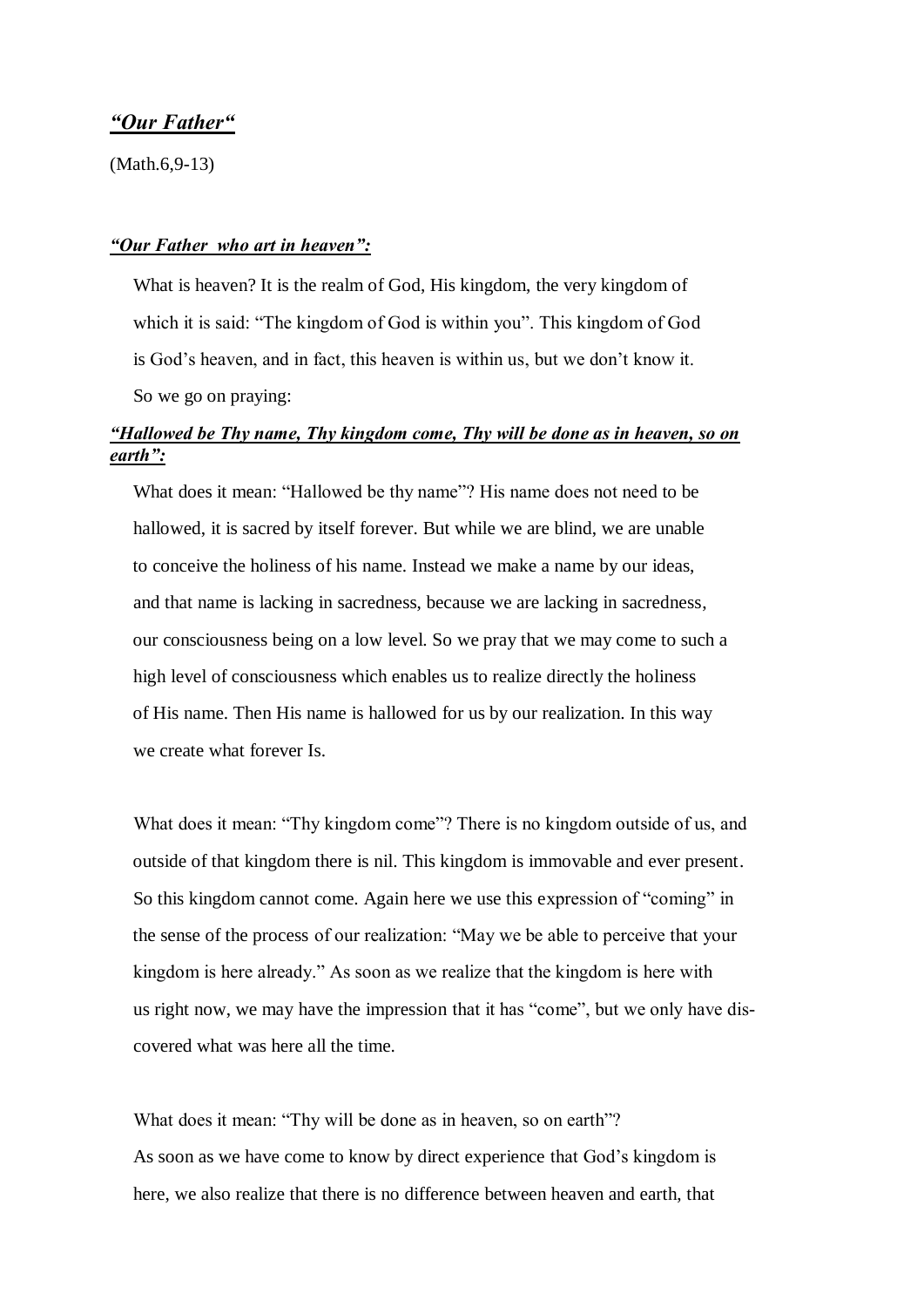there are not two separated realms – one over there, glorious and wonderful, the other here, miserable and ugly - , as we imagine in our deluded consciousness, but that the glory is right here and always was, and that there cannot be any other will but the will of God. There is nothing else but THAT.

#### *"Our daily bread give us today"*

 God Father, the Ultimate, the Absolute, does not give, nor does He take away. He is what He is. So, how to understand that "giving"? Again this is said from the viewpoint of the process of our realization, i.e. from the viewpoint of our impression and means. "May we realize that we have already everything what we need – every day, this day, this day – every hour, this hour, this hour - , that we are filled to the brim." When finally we come to see this, we may exclaim. "Indeed! God has given us everything for our daily need!" But in reality we had it all along and under all conditions, whether at the point of starvation or whether feasting abundantly.

### *"And forgive us our debts, as we forgive our debtors":*

 How to understand this? As long as we live in our ordinary consciousness of separatedness, we feel that we have debtors and that we are debtors. But when we have transformed our consciousness, we realize that there is nothing and nobody outside of us. So how could we have debtors or be debtors? It is one and the same consciousness that acts on either side: as accusing and demanding and as being accused and under demand. And again, in the case of the transformed consciousness, it is the same that is forgiving and forgiven.

 As long as we have not come to see this, we pray that we may realize that we have nothing to claim and that there is no claim on us, as if these were two separated things. But having come to realization, in a flash our debts "are forgiven", and we "have forgiven" our debtors, according to the change of our consciousness.

In the Collins Bible (1952) we read the following version:

 "And forgive us our debts, as we also have forgiven our debtors." This translation that is not in concordance with the original, sounds almost shrewd: "We have for